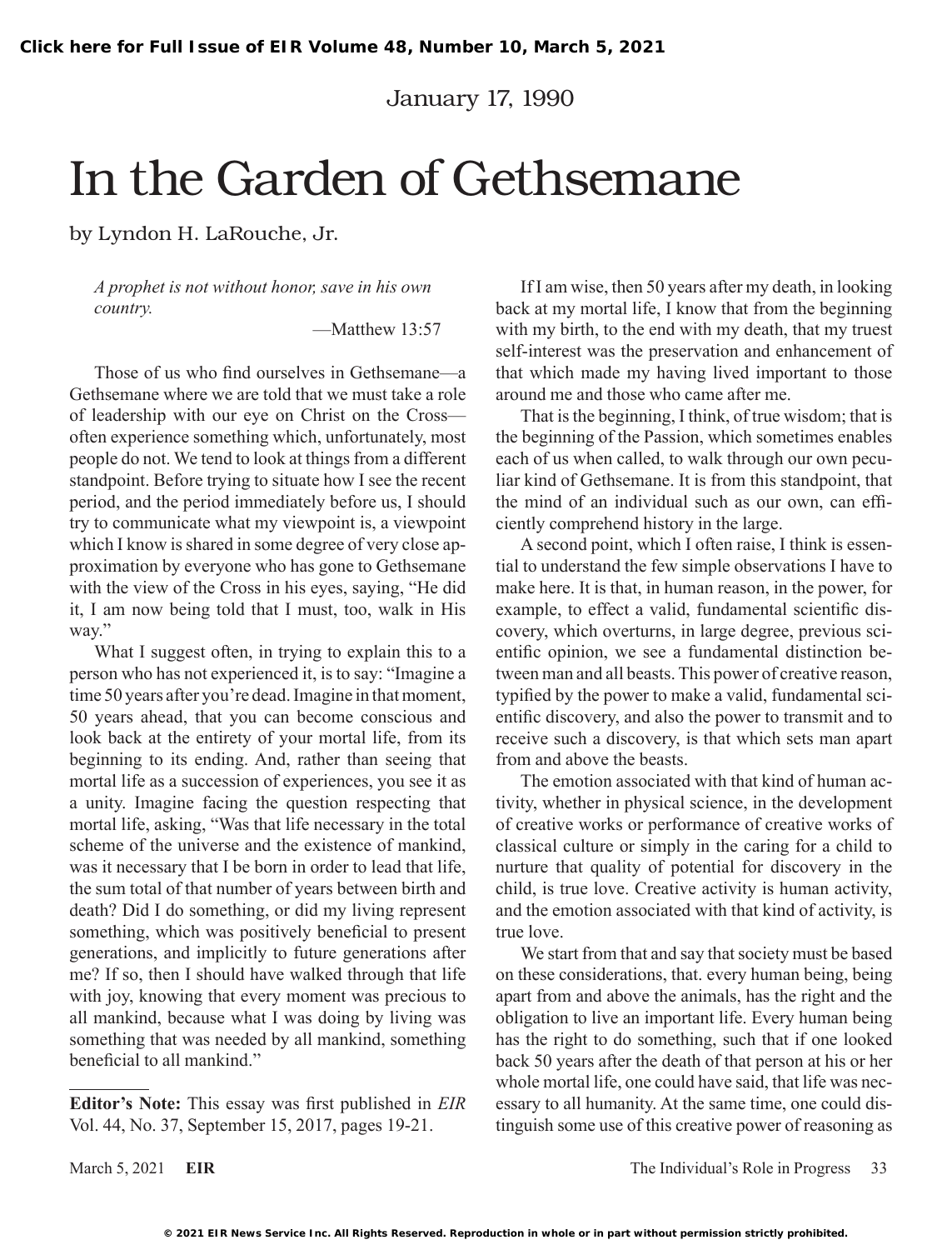

*Lyndon H. LaRouche, Jr.*

the activity which made that life important, simply, sometimes, the development of that creative power.

## **Two Conflicting Views of Mankind**

We have, in the entirety of the approximately 2,500 years of Western European history, which includes the history of the Americas, two conflicting views of mankind. One view shares more or less the standpoint I've just identified: We view the human individual as bearing the divine spark of potential for reason, as a sacred life; a spark of reason which must be developed by society, nurtured by society, given opportunity for fruitful expression by society; a quality of activity whose good works must be adopted by society, protected by society, and preserved by society, for the benefit of present and future generations. That is the republic, the republic as conceived by Solon's constitution of Athens—a notion of republic, which, in our time, is made nobler by the Christian understanding, which transforms and elevates the contributions of Solon and Socrates after him.

On the other side, there is the conception of Sparta, a privileged oligarchy, brutalizing the helots, the slaves, the so-called lower classes. That, too, is a model society, not a republic, but an oligarchy.

The struggle between these two views of mankind is epitomized by the struggle between President and General George Washington, on the one side, and King

George III on the other. George Washington was a soldier and statesman of the republic, not a perfect one, but a good one. On the opposite side was poor King George III, the puppet of the evil Earl of Shelbourne, and the epitome of oligarchism, the heritage of Sparta. The tradition of King George III, which deems that some men must be kept slaves, is an oligarchical view, which hates the idea of the equality of the individual in respect to the individual human being's possession of that divine spark, the individual human being's right to the development of that spark, the nurture of its activity, and the defense and perpetuation of its good works.

Such is the conflict. In our time, the great American Republic, by virtue of the cultivation of ignorance and concern with smallness of mind,

and neglect of the importance of what comes after us in the living of our mortal lives, has been so undermined, degraded, and corrupted, that we as a nation no longer are the nation we were conceived to be, but instead have become a nation brain-drained in front of our television sets, thinking with greater passion about mere spectator sports or mere television soap-opera than we do about urgent events in real life. We are a nation seeking gratification in drugs, in sordid forms of sexual activity, in other sordid entertainments, in that kind of pleasureseeking, which echoes the words Sodom and Gomorrah.

And so, oligarchism, that which George III of England represented back in the eighteenth century, has taken over and rules the land which was once George Washington's.

What this leads to is this. Today, there is a great revolution around the world against tyranny in all forms. So far, this revolution has manifested itself within the communist sector against communist tyrannies. But it is coming here, too. Wherever the divine spark of reason is being crushed by oligarchical regimes, with all their cruelties, the divine spark of reason within human beings inspires them to arise, to throw off the tyranny—not out of anger and rage against tyranny, but because the divine spark of reason in each person must be affirmed. We seek not merely to be free from oligarchy; we seek to be free from oligarchy, because not to